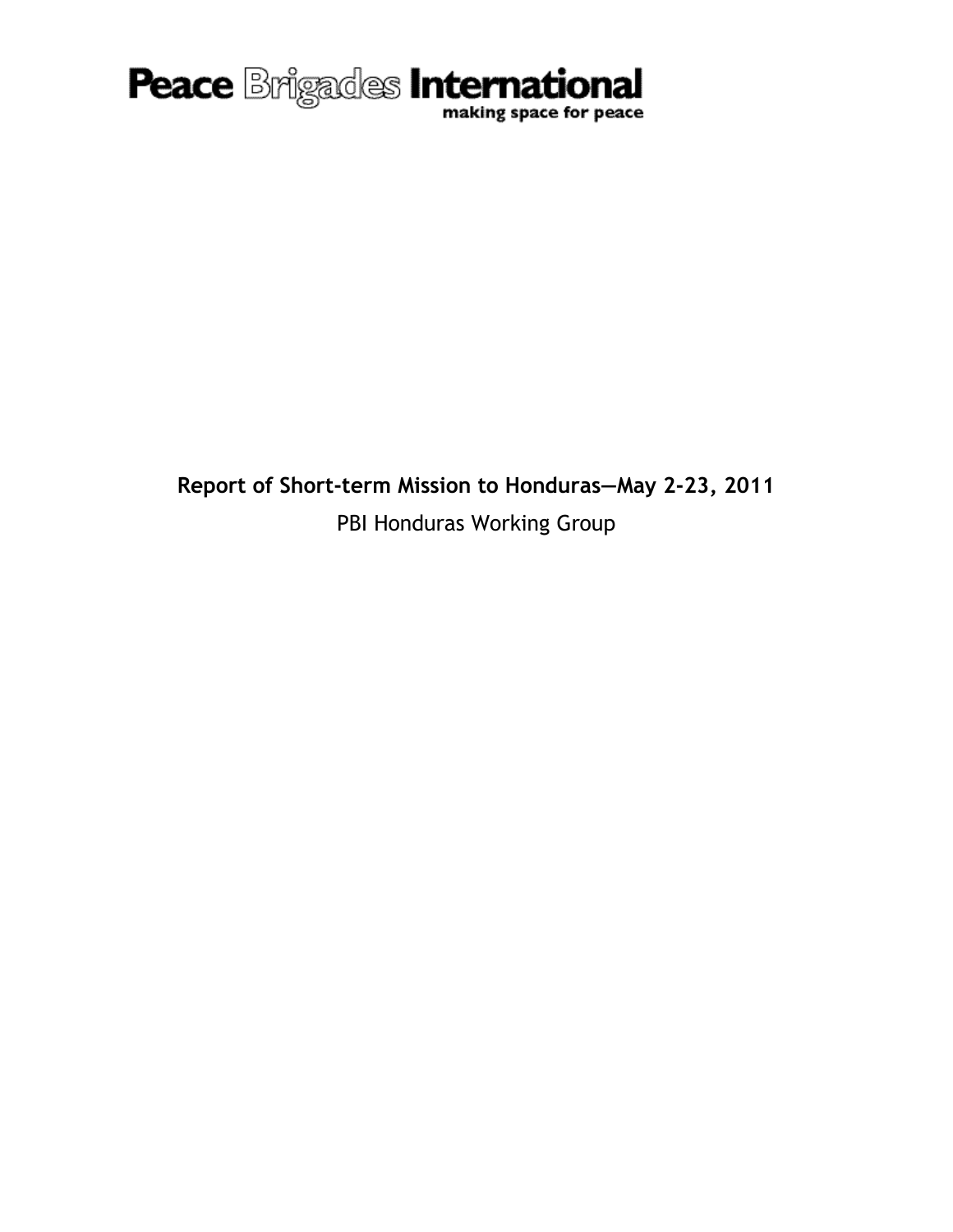making space for peace

#### **Executive Summary**

Since the coup d'etat that occurred in Honduras on June 28, 2009, Peace Brigades International (PBI) has followed the deteriorating security situation for human rights defenders in that country with increasing concern. There have been constant reports of selective assassinations<sup>1</sup>, threats<sup>2</sup>, forced disappearances<sup>3</sup>, torture<sup>4</sup>, and general harassment against journalists<sup>5</sup>, trade unionists<sup>6</sup>, grassroots leaders<sup>7</sup>, *campesinos* (small-scale farmers)<sup>8</sup>, afro-descendent communities<sup>9</sup>, indigenous peoples<sup>10</sup>, and other members of the diverse and active Honduran civil society, underscoring the dangerous environment that human rights defenders have had to withstand during and after the coup.

In July of 2010, PBI received a formal request from the National Human Rights Platform of Honduras, requesting that our organisation establish an international accompaniment and observation project in the country as a result of the lack of guarantees of protection for those persons working to defend human rights. PBI made the decision to form a working group of international observers who would carry out a short-term mission to Honduras in 2011 with four concrete objectives: 1) meet and become familiar with human rights organisations; 2) provide moral support to human rights defenders; 3) meet with the international community, international aid agencies, and the diplomatic corps; and 4) publish a report highlighting our concerns and the needs of Honduran human rights defenders in terms of protection and international accompaniment.

l

<sup>1</sup> "Preliminary observations of the Interamerican Commission on Human Rights on its visit to Honduras on May 15-18, 2010", OEA/Ser.L/V/II, Doc. 68, 3 June 2010.

<sup>2</sup> "Acción Urgente: Amenazan y dan ultimátum a defensor de derechos humanos", Committee of Families of the Detained-Disappeared in Honduras, 7 March 2011.

<sup>3</sup> "Informe situación de derechos humanos en Honduras", Committee of Families of the Detained-Disappeared in Honduras, 7 March 2011.

<sup>4</sup> "Report on the visit of the Subcommittee on Prevention of Torture and Other Cruel, Inhuman or Degrading Treatment or Punishment to Honduras", United Nations, Convention Against Torture and other Cruel, Inhuman, or Degrading Treatment—Subcommittee on Prevention of Torture, CAT/OP/HND/1, 10 February 2010, [http://www2.ohchr.org/english/bodies/cat/opcat/spt\\_visits.htm](http://www2.ohchr.org/english/bodies/cat/opcat/spt_visits.htm)

<sup>5</sup> Ibid 1.

<sup>6</sup> "Honduras News Labor Update: Events in March 2011", US Labor and Education in the Americas Project, March 2011.

<sup>7</sup> Ibid 3.

<sup>8</sup> "Honduras: Violaciones de Derechos Humanos en el Bajo Aguán: Informe Preliminar de la Misión de Verificación Internacional", APRODEV, CIFCA, FIAN Internacional, FIDH, Rel-UITA, Vía Campesina International, 25 March 2011.

<sup>9</sup> "El golpe de Estado, sus herederos y la criminalización de la protesta social", Organización Fraternal Negra de Hondureña, 29 March 2011, [http://www.ofraneh.org/ofraneh/criminalizacion\\_protesta.html.](http://www.ofraneh.org/ofraneh/criminalizacion_protesta.html)

<sup>10</sup> "COPINH: Denuncia agresión del ejército contra jóvenes miembros de la organización", Civic Council of Popular and Indigenous Organisations in Honduras, 14 May 2011, [http://www.copinh.org/leer.php/3332854.](http://www.copinh.org/leer.php/3332854)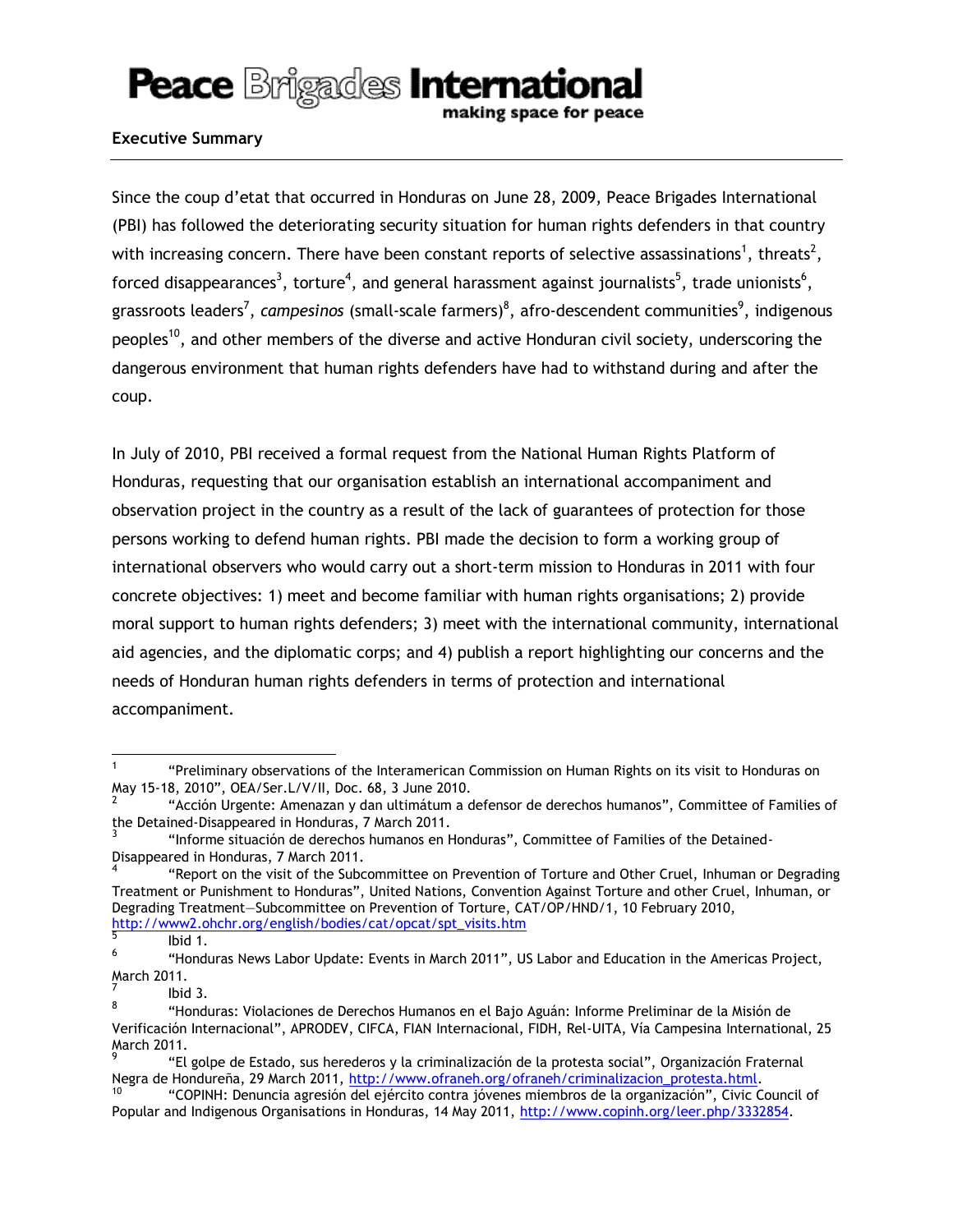making space for peace

The mission spent three weeks in Honduras during May 2011. The group of observers sent by PBI met with a diverse group of social organisations, *campesino* movements, trade unionists, and social communicators in Tegucigalpa, San Pedro Sula, the Bajo Aguán region, the Atlantic Coast, Siria Valley, Zacate Grande, La Esperanza and Siguatepeque. Additionally, the mission met with the diplomatic community in Tegucigalpa, the European Union Delegation, the Office of the United Nations High Commissioner for Human Rights, the  $G-16^{11}$ , and international aid organisations.

PBI would like to express its deep concern for the systematic violation of human rights (civil and political, as well as economic, social, cultural, and the collective rights of indigenous and garifuna peoples) that the mission observed during its time in the country. In the relatively short duration of the visit, at least five human rights defenders were assassinated (a journalist<sup>12</sup>, a *campesino* leader<sup>13</sup>, and three members of *campesino* movements<sup>14,15</sup>), there was an attempted raid on the regional office of a national women's organisation<sup>16</sup>, five indigenous youths were assaulted during a community event<sup>17</sup>, and peaceful demonstrations against the event *Honduras Open for Business* were violently repressed<sup>18</sup>. The PBI mission was able to bear witness to and verify the multiple reports of human rights violations publicised since the coup d'etat, that bring attention to the deteriorating security situation for persons participating in social movements, and those people who demand their collective and individual fundamental rights. Social participation and the right to defend human rights are essential parts of any democratic State.

This past 1 June, a few days before its General Assembly in San Salvador, El Salvador, the Member States of the Organisation of American States (OAS), with the exception of Ecuador, voted in favour of the readmission of Honduras to the OAS after a nearly two-year suspension in the wake

<sup>12</sup> "Urgente: asesinan a periodista en Morazán, Yoro", FIAN Honduras, 11 May 2011,

[http://www.fian.hn/v1/index.php?option=com\\_k2&view=item&id=511:urgente-asesinan-periodista-en](http://www.fian.hn/v1/index.php?option=com_k2&view=item&id=511:urgente-asesinan-periodista-en-morazán-yoro&Itemid=4)[moraz%C3%A1n-yoro&Itemid=4.](http://www.fian.hn/v1/index.php?option=com_k2&view=item&id=511:urgente-asesinan-periodista-en-morazán-yoro&Itemid=4)

 $11$ <sup>11</sup> The group of the 16 countries who provide the most international aid to Honduras.<br><sup>12</sup> *Hondurasta sections a pariodiste on Horazón*, *Norgii*, FIAN Handuras, 44 Hou 2044.

<sup>13</sup> "Acribillan a dirigente de la ANACH", *Tiempo*, 18 May 2011, [http://www.tiempo.hn/sucesos/item/8487](http://www.tiempo.hn/sucesos/item/8487-acribillan-a-dirigente-de-la-anach.html) [acribillan-a-dirigente-de-la-anach.html.](http://www.tiempo.hn/sucesos/item/8487-acribillan-a-dirigente-de-la-anach.html)

<sup>14</sup> "Honduras - Bajo Aguán: Otros dos campesinos asesinados", FIAN Honduras, May 2011, [http://www.fian.hn/v1/index.php?option=com\\_k2&view=item&id=510:honduras-bajo-agu%C3%A1n-otros-dos](http://www.fian.hn/v1/index.php?option=com_k2&view=item&id=510:honduras-bajo-aguán-otros-dos-campesinos-asesinados&Itemid=4)[campesinos-asesinados&Itemid=4.](http://www.fian.hn/v1/index.php?option=com_k2&view=item&id=510:honduras-bajo-aguán-otros-dos-campesinos-asesinados&Itemid=4)

<sup>15</sup> "Paramilitares de Miguel Facussé asesinan a campesino en el valle del Aguán", FIAN Honduras, 17 May 2011, [http://www.fian.hn/v1/index.php?option=com\\_k2&view=item&id=522:paramilitares-de-miguel](http://www.fian.hn/v1/index.php?option=com_k2&view=item&id=522:paramilitares-de-miguel-facussé-asesinan-a-campesino-en-el-valle-del-aguán&Itemid=4)[facuss%C3%A9-asesinan-a-campesino-en-el-valle-del-agu%C3%A1n&Itemid=4.](http://www.fian.hn/v1/index.php?option=com_k2&view=item&id=522:paramilitares-de-miguel-facussé-asesinan-a-campesino-en-el-valle-del-aguán&Itemid=4)

 $\frac{16}{16}$  Interview with human rights organisation in San Pedro Sula, 10 May 2011.  $\frac{17}{18}$  Ibid 10.

<sup>18</sup> "Brutal Repression and Backroom Deals in Honduras", Food First, 7 May 2011, [http://www.foodfirst.org/en/node/3419.](http://www.foodfirst.org/en/node/3419)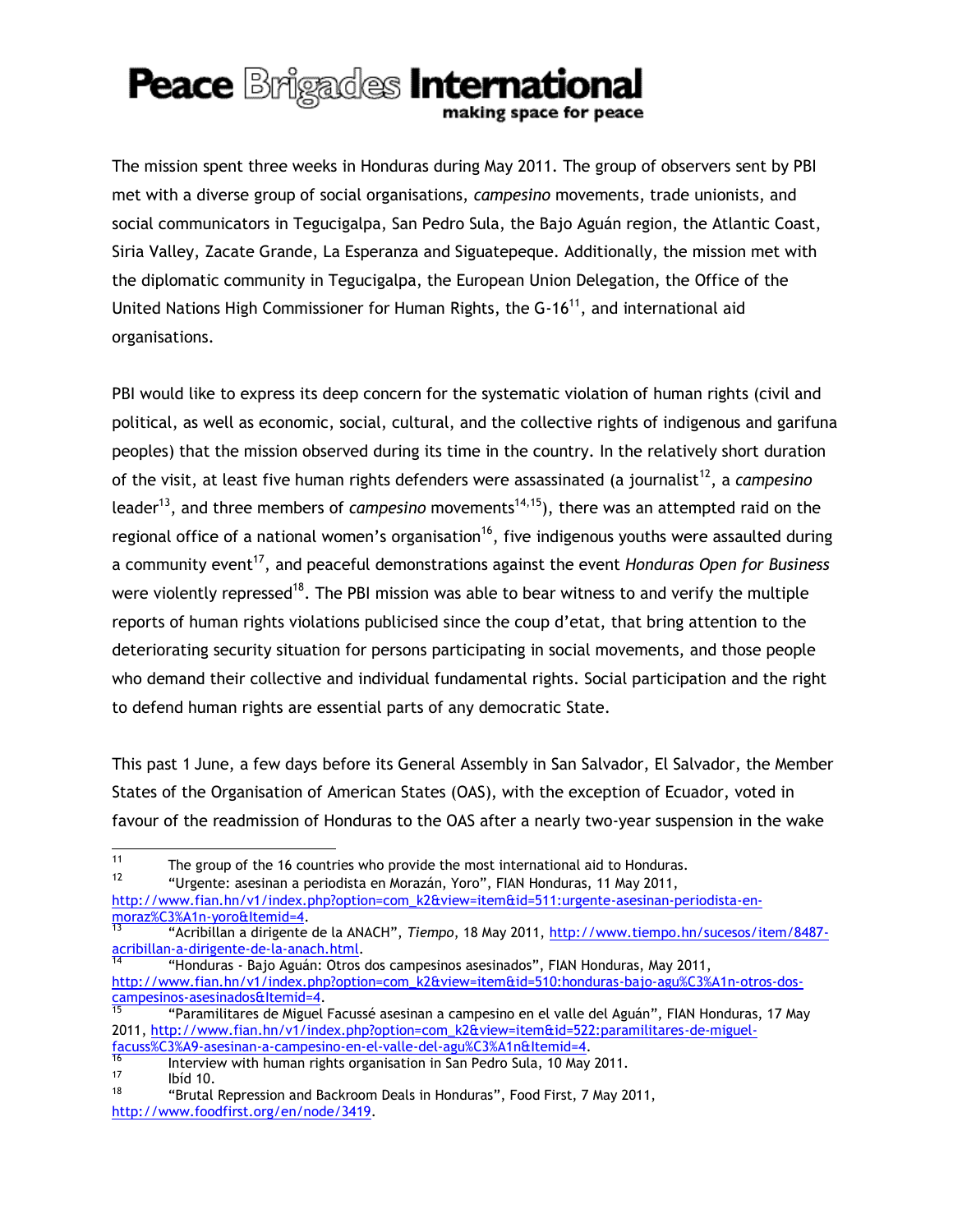### **Peace Brigades International** making space for peace

of the coup d'etat. The decision to readmit Honduras was taken after the conditions that had been placed on lifting the suspension were met; the return of ousted president Manuel Zelaya Rosales and former members of his government that also had to flee the country after 28 June 2009, and for the adoption of other human rights measures, such as the creation of a Ministry of Justice and Human Rights.

However, this international recognition has not been well received amongst the entire community of human rights defenders in the country. Some organisations in this sector believe<sup>19</sup> that the readmission of Honduras to the OAS could inadvertently endorse a context in which human rights violations continue. Events that occurred a mere four days after the return of Honduras to the  $OAS<sup>20</sup>$  are an unfortunate demonstration of this concern. Moreover, several organisations that met with our mission expressed the fear that such an endorsement could reduce the attention paid to the human rights situation in Honduras, and that this lack of attention could translate into greater risks and restrictions on their freedom to work as human rights defenders.

Of particular concern to the mission are public accusations against human rights defenders<sup>21</sup>, alleging a lack of objectivity in their work because of their participation or association with political opposition groups. The right to participate in public debates, and also to publicly question the decisions or policies of a government is fundamental to the preservation of the basis of any democratic society, and in no way should put in question the legitimacy of those persons dedicated to both activities. On the contrary—the presence of a human rights perspective in civic processes in a country like Honduras should be seen as a positive advancement in the work to incorporate broader respect for the fundamental rights established in the Universal Declaration of Human Rights, and other international accords.

With this report, PBI hopes to contribute to the documentation and publicising of the critical situation for human rights defenders in Honduras, from the perspective of an international observation and accompaniment organisation that specifically focuses on the protection needs of human rights defenders with 30 years of accumulative experience in Latin America and other

<sup>19</sup> <sup>19</sup> "Preocupaciones respecto a una eventual reincorporación de Honduras a la OEA", carta a los embajadores ante la OEA firmada por 50 organizaciones, 16 May 2011, [http://cejil.org/comunicados/preocupaciones-respecto](http://cejil.org/comunicados/preocupaciones-respecto-a-una-eventual-reincorporacion-de-honduras-a-la-oea)[a-una-eventual-reincorporacion-de-honduras-a-la-oea](http://cejil.org/comunicados/preocupaciones-respecto-a-una-eventual-reincorporacion-de-honduras-a-la-oea)

<sup>20 &</sup>quot;La reconciliación de Honduras Asesinatos y represión en el Bajo Aguán", FIAN Honduras, 6 June 2011, [http://www.fian.hn/v1/index.php?option=com\\_k2&view=item&id=540:la-reconciliaci%C3%B3n-de-honduras](http://www.fian.hn/v1/index.php?option=com_k2&view=item&id=540:la-reconciliaci%C3%B3n-de-honduras-asesinatos-y-represi%C3%B3n-en-el-bajo-agu%C3%A1n&Itemid=4)[asesinatos-y-represi%C3%B3n-en-el-bajo-agu%C3%A1n&Itemid=4.](http://www.fian.hn/v1/index.php?option=com_k2&view=item&id=540:la-reconciliaci%C3%B3n-de-honduras-asesinatos-y-represi%C3%B3n-en-el-bajo-agu%C3%A1n&Itemid=4)

<sup>21</sup> "Relatora de la ONU conoce de hostigamiento contra organizaciones de derechos humanos", FIAN Honduras, 20 January 2011[, http://www.fian.hn/v1/index.php?option=com\\_k2&view=item&id=321:relatora-de-la](http://www.fian.hn/v1/index.php?option=com_k2&view=item&id=321:relatora-de-la-onu-conoce-de-hostigamiento-contra-organizaciones-de-derechos-humanos&Itemid=4)[onu-conoce-de-hostigamiento-contra-organizaciones-de-derechos-humanos&Itemid=4](http://www.fian.hn/v1/index.php?option=com_k2&view=item&id=321:relatora-de-la-onu-conoce-de-hostigamiento-contra-organizaciones-de-derechos-humanos&Itemid=4)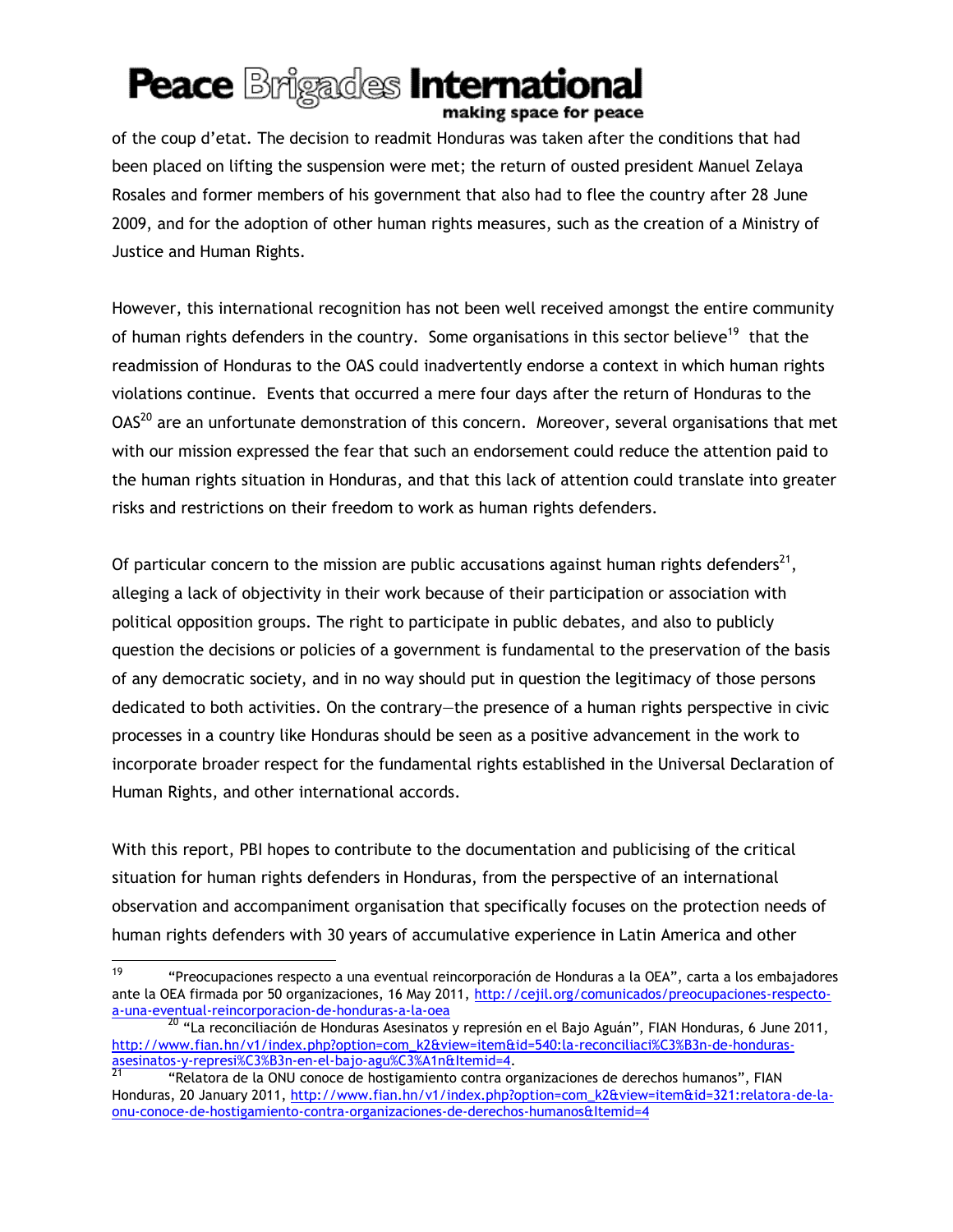### Peace **Brigades** International making space for peace

regions of the world. Our report identifies three areas that create serious risks for human rights defenders, and that significantly affect their ability to freely practice their work: 1) impunity in cases of human rights violations committed by state and non-state actors; 2) the criminalisation and stigmatisation of human rights defenders; and 3) the lack of adequate protection for human rights defenders. We look at exemplary cases that illustrate these risks and their effect on the daily work of human rights defenders, highlighting the patterns of harassment that continue as a result the nearly total impunity<sup>22</sup> that characterises the justice system. Finally, we give recommendations to the international community about ways in which they could better support the work of human rights defenders that are under pressure from constant threats and harassment.

It is our organisation's sincere hope that these observations are helpful in the future monitoring and evaluation of the situation for human rights defenders in Honduras. We greatly appreciate the willing and generous collaboration of all the organisations, individuals, and communities with whom we had the pleasure of meeting during the mission, and whose experiences, analysis, and hopes were indispensable in the writing of this report.

#### **Recommendations**

1. When attempting to address the high rate of impunity that Honduran human rights defenders face, the international community should:

- Remind the Honduran State of its responsibility to properly investigate all complaints of human rights violations, prosecute those accused of such violations, and compensate the victims.
- Remind the Honduran State that it must guarantee judicial independence, as called for by Honduran civil society, in order to combat impunity and as a basic democratic principal and obligation of countries belonging to the Organisation of American States<sup>23</sup>.
- Monitor the principal of judicial independence—both the regulatory framework that governs it, and compliance with the guarantees and the fundamental rights that accompany judicial independence in order to combat and reverse the patterns of impunity that exist in the country.
- Encourage the Honduran State to implement effective mechanisms to resolve disputes over land rights and titles, labour rights, environmental rights and collective rights such as the

```
http://www.elheraldo.hn/var/elheraldo_site/storage/original/application/cc471de892240eb070dc649701a3f6ee.p
df}{23}
```
<sup>22</sup> <sup>22</sup> "Informe de la Comisión de Alto Nivel de la OEA sobre la Situación en Honduras", AG/RES. 2531 (XL-O/10), 29 July 2010,

<sup>23</sup> *Inter-American Democratic Charter*, Organization of American States, adopted by the General Assembly at its special session held in Lima, Peru, on 11 September 2001, Article 3 and 4.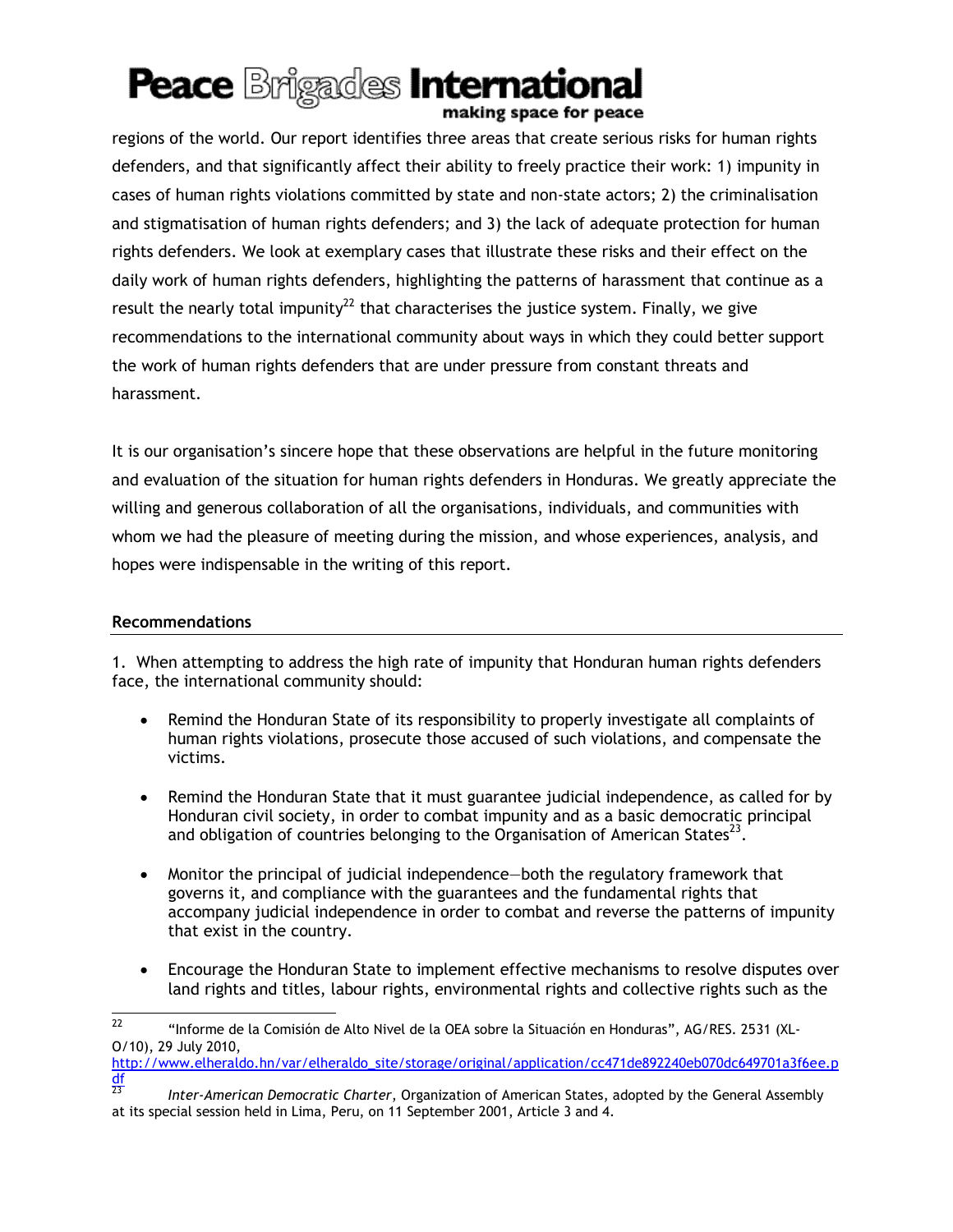making space for peace

right to prior consultation; monitor these mechanisms and prevent these conflicts from causing human rights defenders to become targets of intimidation and aggression as a result of their involvement in these disputes.

- Ensure that technical and financial support provided by different international organisations and governments to the Honduran State and private companies with headquarters based in the cooperating State fully respect and comply with human rights standards.
- Support the creation of an independent monitoring and investigative body of the United Nations to dismantle paramilitary forces, illegal groups, and clandestine structures.

2. With regards to the criminalisation and stigmatisation that human rights defenders in Honduras have reported, the international community should:

- Encourage the Honduran State to ensure that the criminal justice system is not used to the detriment of members of social and human rights organisations, nor to harass or restrict their legitimate activities in defence of human rights and in denouncing violations thereof.
- Urge the Honduran State to respect the work of human rights defenders, and publicly recognise their right to do this work without the risk of intimidation or discrimination against them, their families, organisations, or communities.
- Make public statements that recognise the legitimate work of human rights defenders in Honduras, especially in cases where they are being stigmatised for their work in defence of human rights.
- Monitor and follow-up on the recommendation of the Office of the High Commissioner for Human Rights which calls on the Honduran State to review national legislation in order to ensure that it is coherent with international standards, specifically the crimes of sedition and illicit protests, and those laws that could impede freedom of expression<sup>24</sup>.

3. The international community plays a fundamental role in the protection of human rights defenders. Therefore it should:

- Recommend that the Honduran State include a special program for the protection of human rights defenders as part of the current initiative to create a National Action Plan for Human Rights.
- Support the creation of an independent and universally recognised database and technical unit in consultation with Honduran civil society, with the goal of collecting, systematising and publishing cases of human rights violations.
- Urge the Honduran State to implement the recommendations of the Inter-American Commission on Human Rights in the Preliminary Observations of its visit to Honduras, May

 $24$ <sup>24</sup> "Report of the United Nations High Commissioner for Human Rights on the violations of human rights in Honduras since the coup d'état on 28 June 2009", para. 84, U.N. Doc. A/HRC/13/66, 3 March 2010, [http://daccess-dds-ny.un.org/doc/UNDOC/GEN/G10/117/00/PDF/G1011700.pdf?OpenElement.](http://www.ohchr.org/EN/countries/LACRegion/Pages/HNIndex.aspx)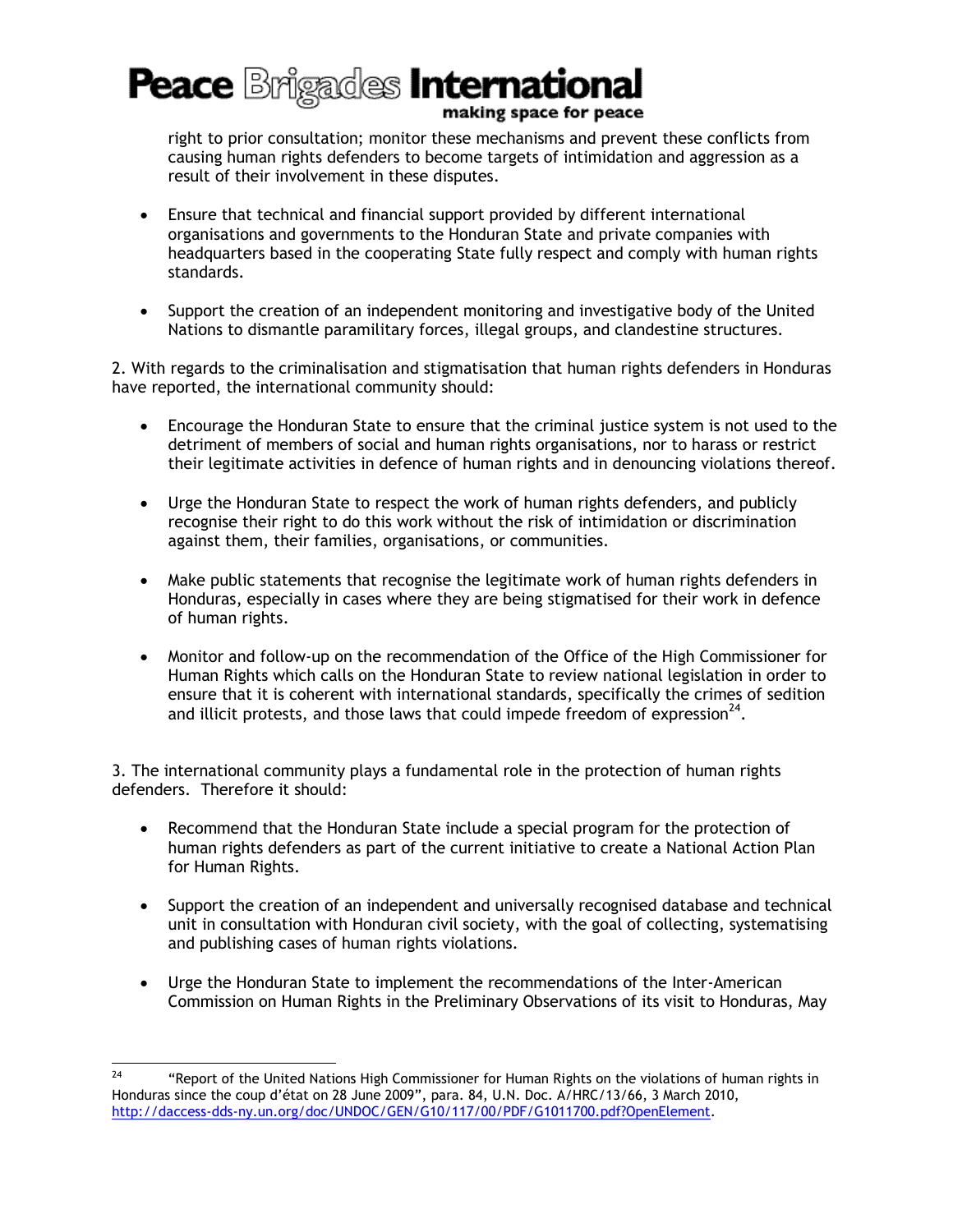making space for peace

15 to 18, 2010<sup>25</sup> and the recommendations of the United Nations Office of the High Commissioner for Human Rights from its report published on 3 March, 2010 $^{26}$ .

To the United Nations System:

- Establish an official office of the United Nations Office of the High Commissioner for Human Rights in Honduras in order to increase protection for human rights defenders, and to enhance monitoring activities regarding their security.
- Program visits to the rural regions highlighted in this report as part of the agenda of the *in loco* visit of the United Nations Special Rapporteur on the Situation of Human Rights Defenders, Ms. Margaret Sekaggya, planned for this coming September 2011.

To the Organisation of American States and Member States thereof:

- Urge and proactively support the permanent monitoring of the human rights situation in Honduras through the Inter-American Commission on Human Rights, promoting *in loco* visits at least once per year.
- Remind the Honduran State that as a Member State of the OAS and as a State Party to the American Convention on Human Rights it has a responsibility, recognized by the General Assembly of the OAS, to follow-up on the recommendations of the Inter-American Commission on Human Rights including precautionary measures $^{27}$ .
- Insist that the Honduran State establish an effective mechanism to protect human rights defenders, and effectively implement of the precautionary measures granted by the Inter-American Commission on Human Rights.

To the Inter-American Commission on Human Rights:

- Take into account the invitations that the Honduran State presents to the Inter-American System, in particular in relation to *in loco* visits of the Rapporteur on Human Rights Defenders, Commissioner José de Jesús Orozco Henríquez, and promote an *in loco* visit as soon as possible.
- Urge the Honduran State to create a fund specifically to cover the security costs of the beneficiaries of precautionary measures and implement these measures in an appropriate form and in agreement with the beneficiaries (for example, that beneficiaries have independent or unarmed options for security).

To the European Union and its Member States:

 Dedicate more resources to the distribution of the *Local Strategy of the European Union for Human Rights Defenders in Honduras* to civil society organisations, including the farthest regions of the country, in implementing the European Union Guidelines for Human Rights Defenders. Ensure that the recommendations collected in the document are

 $25$  $^{25}$  Ibid 1.

 $\frac{26}{27}$  Ibíd 24.

<sup>27</sup> "AG/RES. 2128 (XXXV-O/05): Observations and Recommendations on the Annual Report of the Inter-American Commission on Human Rights", adopted at the fourth plenary session of the General Assembly, held on June 7, 2005, para. 3 b),<http://www.oas.org/consejo/GENERAL%20ASSEMBLY/Resoluciones-Declaraciones.asp>